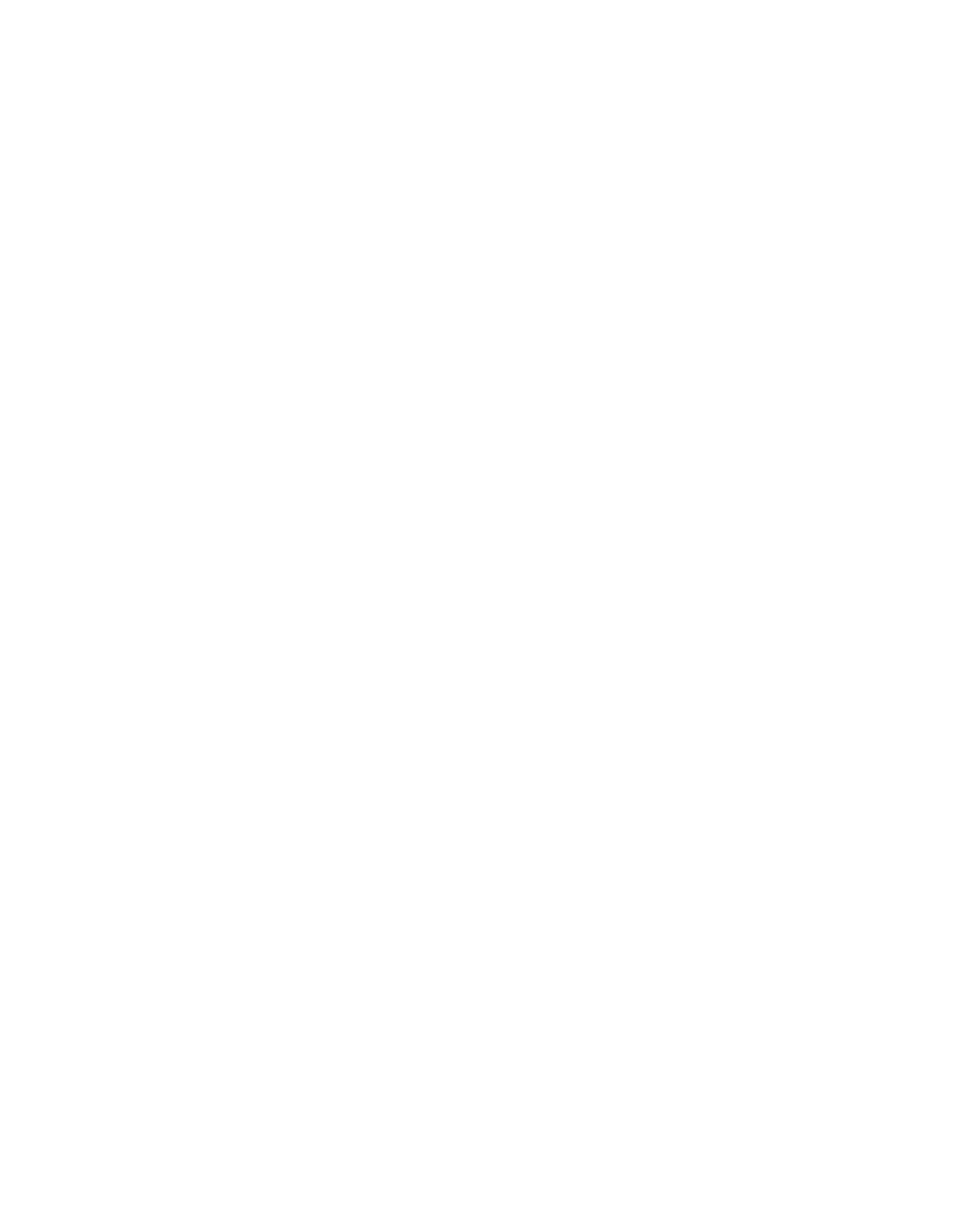## **Fresno Judo Club New Member Registration Form**

| <b>Student Information:</b>                                                                                                                                                                                                          |                                                                                                      | Today's Date: __________________ |                                                                                                      |                              |  |  |
|--------------------------------------------------------------------------------------------------------------------------------------------------------------------------------------------------------------------------------------|------------------------------------------------------------------------------------------------------|----------------------------------|------------------------------------------------------------------------------------------------------|------------------------------|--|--|
|                                                                                                                                                                                                                                      |                                                                                                      |                                  |                                                                                                      |                              |  |  |
|                                                                                                                                                                                                                                      |                                                                                                      |                                  |                                                                                                      | $\Box$ Male $\Box$ Female    |  |  |
|                                                                                                                                                                                                                                      |                                                                                                      |                                  |                                                                                                      |                              |  |  |
| Email Address <b>contract and a series of the contract of the contract of the contract of the contract of the contract of the contract of the contract of the contract of the contract of the contract of the contract of the co</b> |                                                                                                      |                                  |                                                                                                      |                              |  |  |
|                                                                                                                                                                                                                                      |                                                                                                      |                                  |                                                                                                      |                              |  |  |
|                                                                                                                                                                                                                                      |                                                                                                      |                                  |                                                                                                      |                              |  |  |
|                                                                                                                                                                                                                                      |                                                                                                      |                                  | Home Ph _______________________________Work Ph _______________________Cell Ph ______________________ |                              |  |  |
|                                                                                                                                                                                                                                      | Minor's Mother/Guardian __________________________________Email Address ____________________________ |                                  |                                                                                                      |                              |  |  |
| Home Ph _______________________________Work Ph ________________________Cell Ph _____________________                                                                                                                                 |                                                                                                      |                                  |                                                                                                      |                              |  |  |
| <b>Medical Issues/Physical Limitations:</b>                                                                                                                                                                                          |                                                                                                      |                                  |                                                                                                      |                              |  |  |
| <b>Emergency Contact Information (other than above):</b>                                                                                                                                                                             |                                                                                                      |                                  |                                                                                                      |                              |  |  |
|                                                                                                                                                                                                                                      |                                                                                                      |                                  |                                                                                                      |                              |  |  |
| Home Ph _______________________________Work Ph _______________________Cell Ph ______________________                                                                                                                                 |                                                                                                      |                                  |                                                                                                      |                              |  |  |
| <b>Previous Judo Experience:</b>                                                                                                                                                                                                     |                                                                                                      |                                  |                                                                                                      |                              |  |  |
|                                                                                                                                                                                                                                      |                                                                                                      |                                  |                                                                                                      |                              |  |  |
| How did you hear about FJC (circle one)? Internet Member Other __________________                                                                                                                                                    |                                                                                                      |                                  |                                                                                                      |                              |  |  |
| Why are you interested in taking judo at FJC? Competition Exercise Self Defense                                                                                                                                                      |                                                                                                      |                                  |                                                                                                      |                              |  |  |
|                                                                                                                                                                                                                                      |                                                                                                      |                                  |                                                                                                      |                              |  |  |
|                                                                                                                                                                                                                                      |                                                                                                      |                                  |                                                                                                      | Date _______________________ |  |  |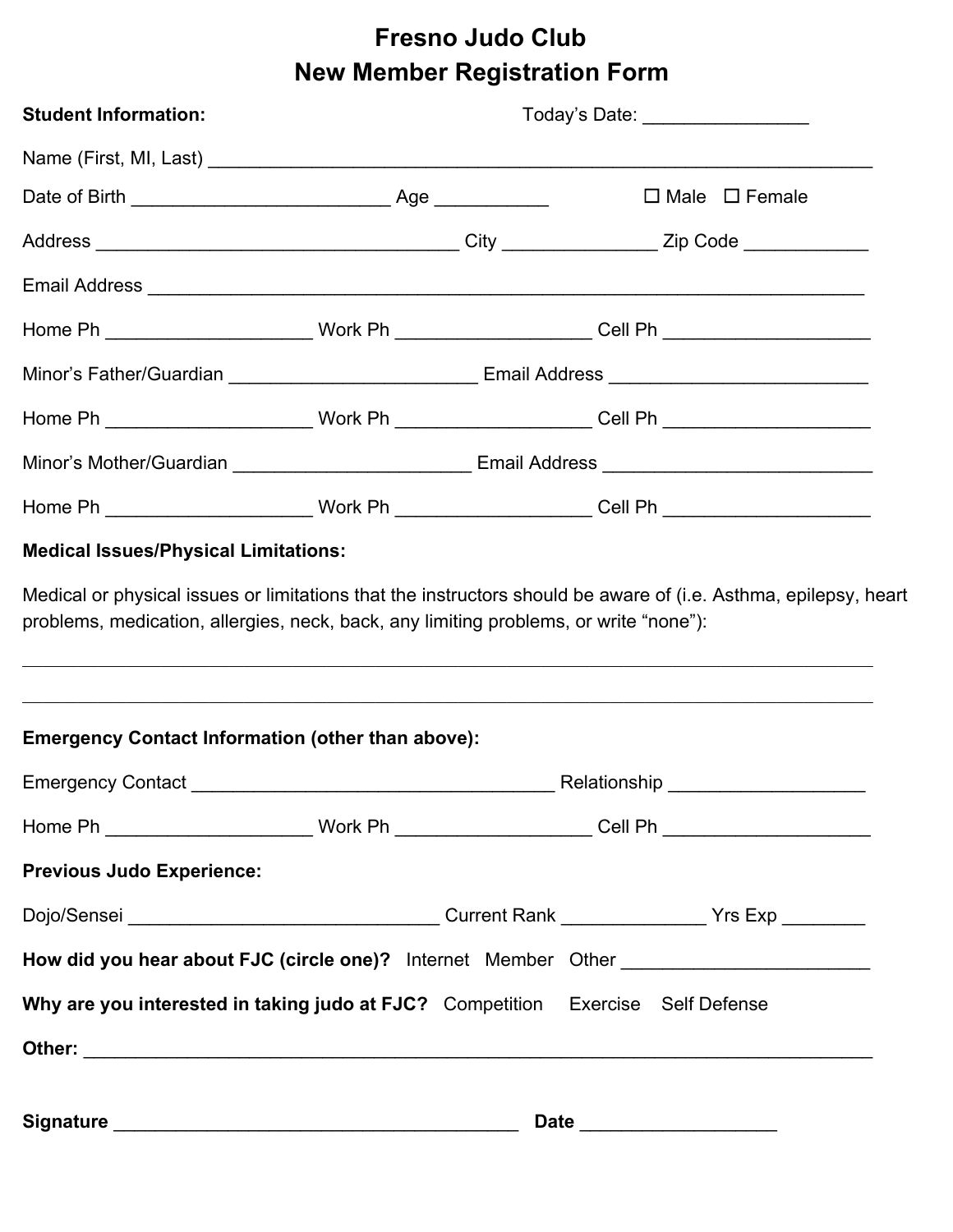### **CONSENT FORM AND WAIVER**

AUTHORIZATION FOR RELEASE OF INFORMATION AND/OR PUBLIC USE OF IMAGE (PHOTOGRAPH OR VIDEOTAPE) FOR MEDIA AND PUBLIC RELATIONS PURPOSES

I hereby give consent to Fresno Judo Club (hereinafter "FJC") to take and use images (photographs or videotape) or sounds recordings of me and/or my child/children and to disclose information about me and/or my child/children to or in any public media, including radio, television, internet or print, or in a FJC publication. I understand that the intended use of such images and information is for advertising, marketing, fundraising or promotional purposes of FJC. I hereby waive the right to or interest in the images or the confidentiality of the information disclosed to the public, as contemplated in this release.

I acknowledge that this consent to use images and authorization for release of information is being made solely for the benefit of FJC and without any expectation of compensation or other benefit to me. To the extent that any benefit accrues or might accrue to FJC from the use of images or disclosure of information, I hereby and forever waive any interest in or claim to such benefits.

I hereby release and forever discharge FJC (including without limitation all corporate affiliates and officers, directors, trustees, employees, medical staff members and agents) from any and all claims, liability, actions, suits, demands, costs, expenses or indebtedness arising out of, related to, or in any way connected with the use of images or disclosure of the information and materials described herein, and I hereby waive all rights and interest in and to such information and materials.

I have been informed that this authorization is voluntary and is subject to revocation at any time, except to the extent that action has been taken in reliance thereon, by notifying FJC in writing at: 105 W. Dakota Ave. Clovis, CA 93612.

\_\_\_\_\_\_\_\_\_\_\_\_\_\_\_\_\_\_\_\_\_\_\_\_\_\_\_\_\_\_\_\_\_\_\_\_\_\_\_\_\_\_\_\_\_\_\_\_\_\_\_\_\_\_\_\_\_\_\_\_\_\_\_\_\_\_\_\_\_\_\_\_\_\_\_\_\_\_\_\_\_\_\_\_\_\_\_\_\_

\_\_\_\_\_\_\_\_\_\_\_\_\_\_\_\_\_\_\_\_\_\_\_\_\_\_\_\_\_\_\_\_\_\_\_\_\_\_\_\_\_\_\_\_\_\_\_\_\_\_\_\_\_\_\_\_\_\_\_\_\_\_\_\_\_\_\_\_\_\_\_\_\_\_\_\_\_\_\_\_\_\_\_\_\_\_\_\_\_

 $\_$  , and the set of the set of the set of the set of the set of the set of the set of the set of the set of the set of the set of the set of the set of the set of the set of the set of the set of the set of the set of th

**Name(s) of Participant(s):**

\_\_\_\_\_\_\_\_\_\_\_\_\_\_\_\_\_\_\_\_\_\_\_\_\_\_\_\_\_\_\_\_\_\_\_\_\_\_\_\_\_\_\_\_\_ **Name (please print)**

**Signature Date**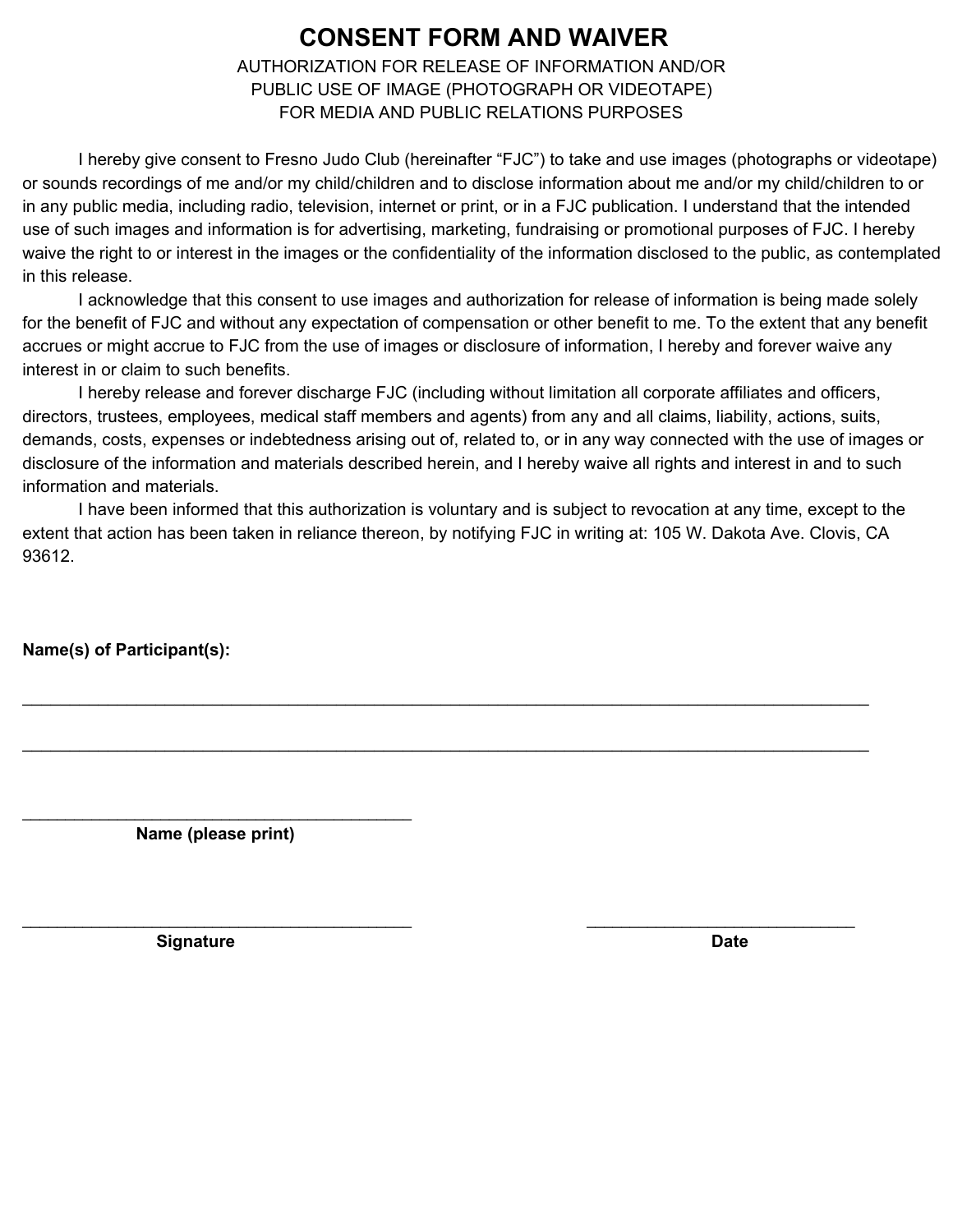#### **WARNING!**

#### **WAIVER AND RELEASE OF LIABILITY AND AGREEMENT TO PARTICIPATE**

In consideration of being permitted to participate in any way, including travel to and from, in any Judo tournament, practice, clinic, and related events and activities ("Activity") of the **United States Judo Federation, Inc., USA Judo/United States Judo, Inc.,** United States Judo Association, Inc., San Joaquin Judo Yudanshakai, Inc., Fresno Judo Club, Fresno State Judo Club, and **Sandell Properties LLC**, I agree:

1. I understand the nature of Judo activities and believe I am qualified to participate in such Activity. I also understand the rules governing the sport of Judo.

2. I further acknowledge that prior to participating, I will inspect the mats, equipment, facilities, competition pools or divisions, and the elimination or scoring system to be used, and if I believe anything is unsafe or beyond my capability, I will immediately advise my coach, supervisor, and/or a tournament official of such conditions and refuse to participate.

3. I acknowledge and fully understand that I will be engaging in a contact sport that might result in serious injury, illness or disease, including permanent disability or death, and severe social and economic losses due not only to my own actions, inactions or negligence, but also to the actions, inactions, or negligence of others, the rules of the sport of Judo, or conditions of the premises or of any equipment used. Further, I acknowledge that there may be other risks not known to me or not reasonably foreseeable at this time.

4. Knowing the risks involved in the sport of Judo, I assume all such risks and accept personal responsibility for the damages following such injury, illness, disease, permanent disability, or death.

5. I hereby release, waive, discharge and covenant not to sue the **United States Judo Federation, Inc., USA Judo/United States Judo, Inc.,** United States Judo Association, Inc., San Joaquin Judo Yudanshakai, Inc., Fresno Judo Club, Fresno State Judo Club, and Sandell **Properties LLC**, together with their affiliated clubs, their respective administrators, directors, officers, agents, coaches, and other employees or volunteers of the organization, event officials, medical personnel, other participants, their parents, legal guardians, supervisors and coaches, sponsoring agencies, sponsors, advertisers, and if applicable, owners, lessors, and lessees of premises used in conducting the event, all of whom are hereinafter referred to as "Releasees", from any and all litigation expenses, attorney fees, loss, liability, damage or costs on account of injury, illness, disease, including permanent disability and death or damage to property, caused or alleged to be caused in whole or in part by the negligent acts or omissions of the Releasees or otherwise to the fullest extent permitted by law.

**I HAVE READ THE ABOVE WARNING, WAIVER, AND RELEASE, UNDERSTAND THAT I HAVE GIVEN UP SUBSTANTIAL RIGHTS BY SIGNING IT, AND KNOWING THIS, SIGN IT VOLUNTARILY AND WITHOUT ANY INDUCEMENT OR ASSURANCE OF ANY NATURE. I AGREE TO PARTICIPATE KNOWING THE RISKS AND CONDITIONS INVOLVED AND DO SO ENTIRELY OF MY OWN FREE WILL. I AFFIRM THAT I AM AT LEAST 18** YEARS OF AGE, OR, IF I AM UNDER 18 YEARS OF AGE, I HAVE OBTAINED THE REQUIRED CONSENT OF MY **PARENT/LEGAL GUARDIAN AS EVIDENCED BY THEIR SIGNATURE BELOW. I INTEND THIS TO BE A COMPLETE AND UNCONDITIONAL RELEASE OF ALL LIABILITY TO THE GREATEST EXTENT ALLOWED BY LAW AND AGREE THAT IF ANY PORTION OF THIS AGREEMENT IS HELD TO BE INVALID THAT THE BALANCE, NOTWITHSTANDING SHALL CONTINUE IN FULL FORCE AND EFFECT.**

 $\mathcal{L}_\mathcal{L} = \{ \mathcal{L}_\mathcal{L} = \{ \mathcal{L}_\mathcal{L} = \{ \mathcal{L}_\mathcal{L} = \{ \mathcal{L}_\mathcal{L} = \{ \mathcal{L}_\mathcal{L} = \{ \mathcal{L}_\mathcal{L} = \{ \mathcal{L}_\mathcal{L} = \{ \mathcal{L}_\mathcal{L} = \{ \mathcal{L}_\mathcal{L} = \{ \mathcal{L}_\mathcal{L} = \{ \mathcal{L}_\mathcal{L} = \{ \mathcal{L}_\mathcal{L} = \{ \mathcal{L}_\mathcal{L} = \{ \mathcal{L}_\mathcal{$ 

Participant Participant's Signature Date Date

#### **FOR PARENTS/LEGAL GUARDIANS OF PARTICIPANTS OF MINORITY AGE (UNDER AGE 18 AT TIME OF REGISTRATION)**

This is to certify that I, as parent/legal guardian with legal responsibility for this participant, do consent and agree to his/her release, as provided above, of all the Releasees, and, for myself, my heirs, assigns, and next of kin, I release and agree to indemnify and hold harmless the Releasees from any and all liabilities incident to my minor child's involvement or participation including litigation expenses, attorney fees, loss, liability, damage or costs which may incur as the result of the minor child's participation in these programs as provided above, even if arising from their negligence, to the fullest extent permitted by law. I have instructed the minor participant as to the above warnings and conditions and their ramifications.

 $\mathcal{L}_\mathcal{L} = \{ \mathcal{L}_\mathcal{L} = \{ \mathcal{L}_\mathcal{L} = \{ \mathcal{L}_\mathcal{L} = \{ \mathcal{L}_\mathcal{L} = \{ \mathcal{L}_\mathcal{L} = \{ \mathcal{L}_\mathcal{L} = \{ \mathcal{L}_\mathcal{L} = \{ \mathcal{L}_\mathcal{L} = \{ \mathcal{L}_\mathcal{L} = \{ \mathcal{L}_\mathcal{L} = \{ \mathcal{L}_\mathcal{L} = \{ \mathcal{L}_\mathcal{L} = \{ \mathcal{L}_\mathcal{L} = \{ \mathcal{L}_\mathcal{$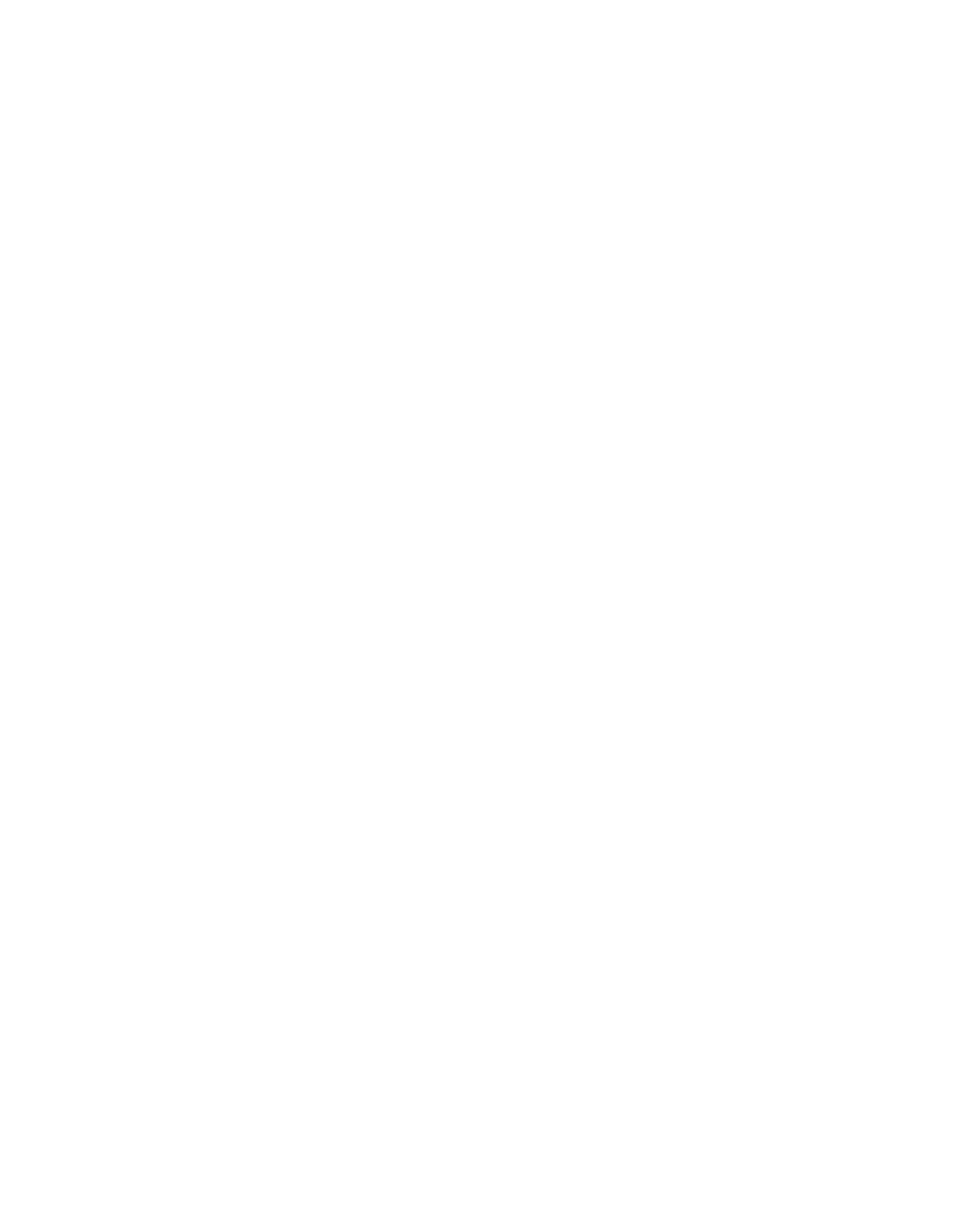

# **Fresno Judo Club Code of Conduct**

105 W. Dakota Ave, Ste. 106 Clovis, CA, 93612 559-284-5481 fresnojudo@gmail.com www.fresnojudo.com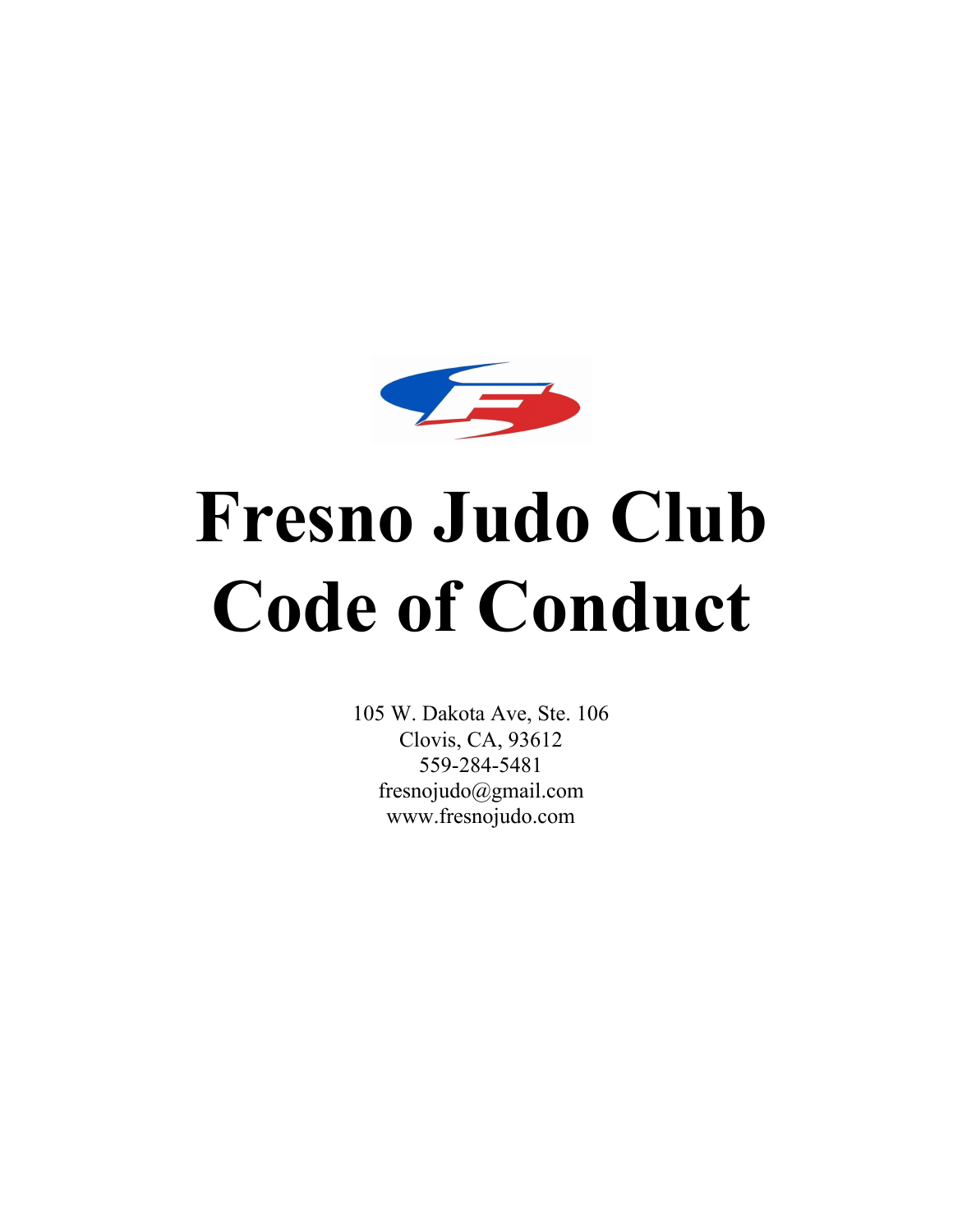#### **OUR MISSION**

The specific and primary purposes of the Fresno Judo Club are to promote and create interest in the sport of judo, to teach the art of self-defense and promote national and international amateur competition in the sport of judo.

The other purposes of Fresno Judo Club are:

- (a) To develop and instill sportsmanship and moral discipline among the participants of the sport of judo
- (b) To provide facilities for the sport of judo.
- (c) To provide for and encourage physical exercise through the participation of the sport of judo.
- (d) To encourage the youth of our community to learn and to participate in the sport of judo.

#### **CODE OF CONDUCT**

Judokas are responsible for reading, understanding, and adhering to the Fresno Judo Club Code of Conduct. Parents are responsible for supporting their judoka in meeting the code of conduct standards as well as adhering to the Fresno Judo Club Parent Code of Conduct.

The Fresno Judo Club senseis are dedicated to the athletes; and therefore, expect the same commitment from their judokas and their families. The intent of the code of conduct is to keep our judokas, visitors, and senseis safe, and to establish clear expectations of behavior.

Any judoka who breaches our code of conduct at a judo related event including practices, clinics, tournaments, fundraisers, etc. may be asked to sit out or leave the event. Repeated violations could result in a temporary or permanent suspension.

#### **Judoka Code of Conduct**

Prior to officially joining the Fresno Judo Club, athletes and guardians must read this code of conduct to ensure they understand and are able to abide by its contents. Furthermore, by joining the Fresno Judo Club community, an individual agrees to take part in mutual welfare and benefit also known as "the spirit of judo." Mutual welfare and benefit include respect to others and working together to grow as judo players and good citizens in society.

The expectations of Fresno Judo Club members are that they demonstrate good character and sportsmanship through:

- 1. Respect
- 2. Self-Discipline
- 3. Positive Attitude
- 4. Fairness
- 5. Proper Etiquette
- 6. Hard Work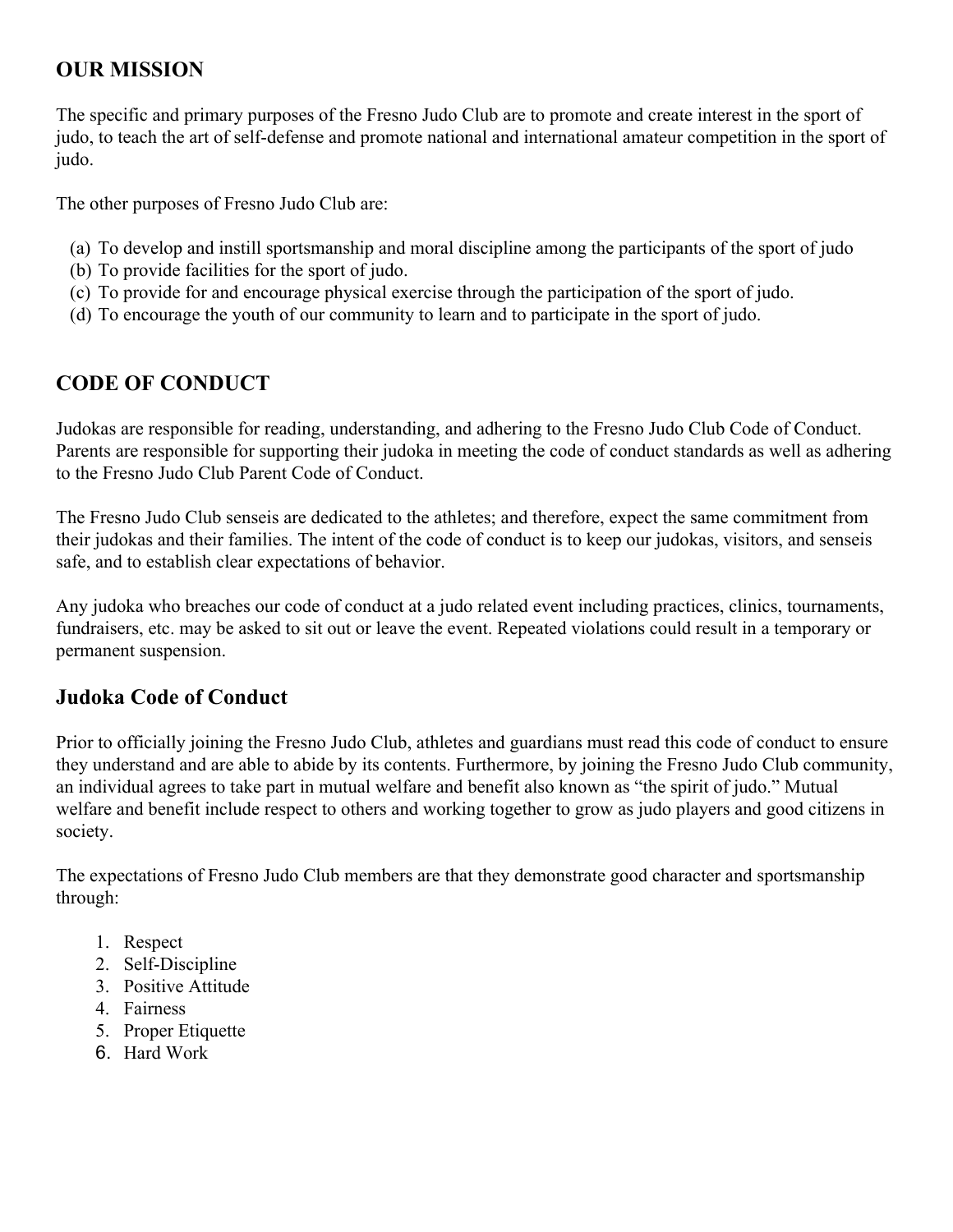**I,**  $\qquad \qquad$  ; therefore, agree:

- 1. To participate in a spirit of fair play and honesty within the rules of judo and will not pout, complain, or show poor sportsmanship before, during, or after engaging in a judo activity.
- 2. To refrain from using insulting, harassing, profane or otherwise offensive language while participating in any and all Fresno Judo Club practices, tournaments and other judo events with the understanding that this is an anti-bullying environment.
- 3. To address fellow athletes, coaches, officials, volunteers, event organizers, spectators and others in a courteous and respectful manner.
- 4. To respect an individual's dignity; verbal or physical behaviors that contribute to harassment or abuse are unacceptable.
- 5. To always be barefoot on the mat and to ensure cleanliness by wearing footwear off the mat and washing off feet if necessary before coming onto the mat.
- 6. To keep my finger and toenails short and to tie back hair that is shoulder length or longer.
- 7. To clean up after myself and support a clean environment.
- 8. To be on time for class, to let an instructor know at the beginning of class if I need to leave early, and to not leave the mat without permission from an instructor. In the case of tardiness, I will enter the dojo quietly and respectfully and will excuse myself to the highest-ranking sensei or one leading the class.
- 9. To pay attention to the activity on the mat and not be distracted by the presence of parents/observers. In the event that someone needs my attention off of the mat, I will notify a sensei who will communicate with other party or give me permission to do so.
- 10. To refrain from conversations about rank, politics, and other subjects that are bound to cause conflict.
- 11. To bow every time I enter or leave any judo facility and judo mat.
- 12. To respect my judo uniform. This includes wearing it correctly at all times or carrying it in a neat bundle or in a bag as well as keeping it clean and odor free.

Furthermore, I understand that rank is an indication of a student's current level; it is never given as a reward. Rank is determined by age, technical and physical progress, character, and the student's understanding of the sport; I therefore, will respect the decision of the senseis as to when they feel I am ready for a promotion.

The Fresno Judo Club's promotion authority is through the San Joaquin Valley Judo Association and United States Judo Federation. Promotion fees for the San Joaquin Valley Judo Association are \$5.00 for ranks below shodan (black belt). Promotion fees for shodan and above vary by rank and are through the United States Judo Federation. The Fresno Judo Club charges a belt fee of \$10.00. Total fees due for promotions under Shodan are \$15.00.

I understand the policy of the Fresno Judo Club and the United States Judo Federation that all judo players on the mat must have current membership in the United States Judo Federation, United States Judo Association, or USA Judo for insurance purposes.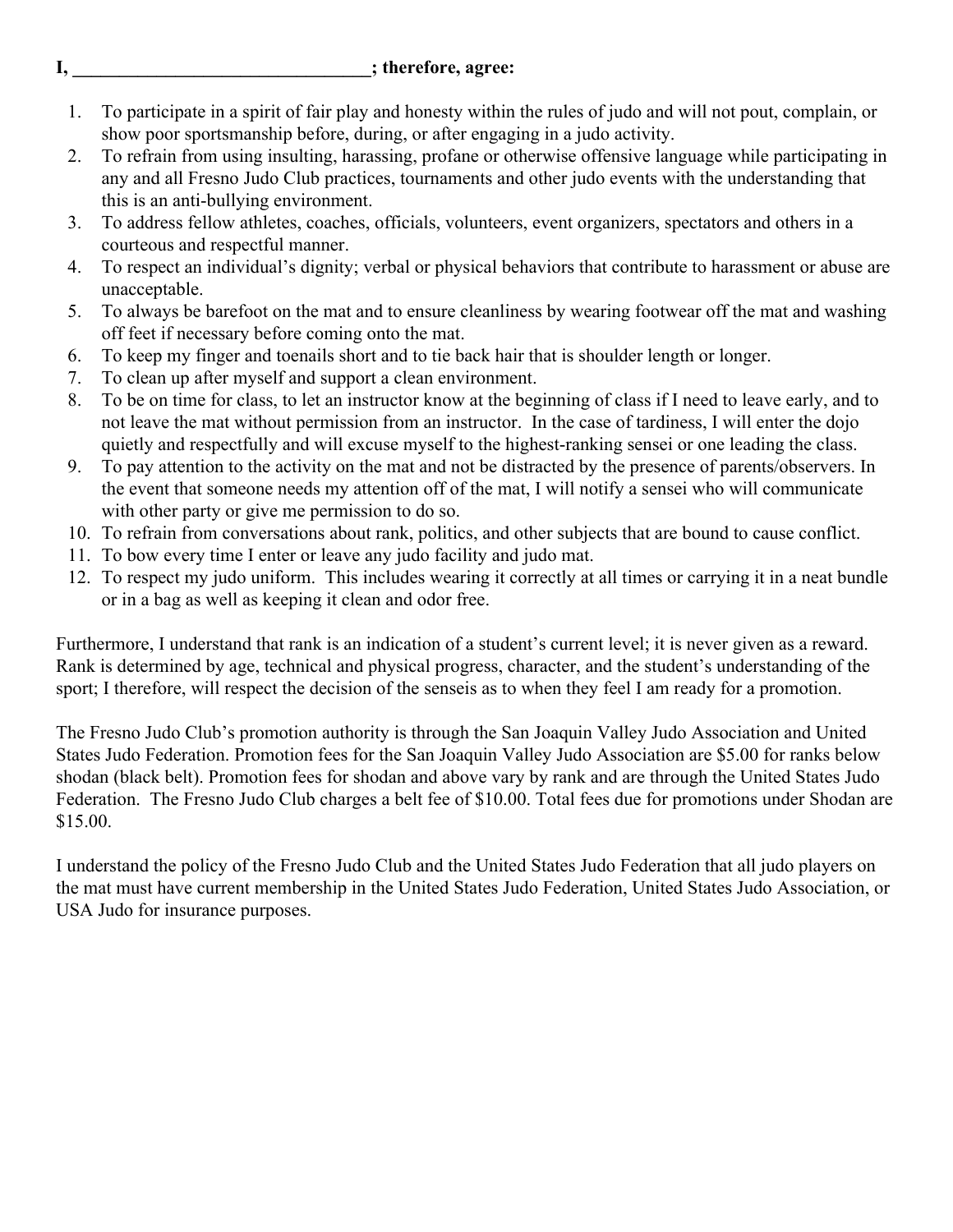#### **PARENT CODE OF CONDUCT**

Parents are an integral part of supporting their child's success in judo. We welcome parent engagement and would like to take the opportunity to share Fresno Judo Club's Parent Code of Conduct to ensure that clear expectations are set.

#### **As a parent/supporter of the Fresno Judo Club, I, \_\_\_\_\_\_\_\_\_\_\_\_\_\_\_\_\_\_\_\_\_\_\_\_\_; therefore, agree:**

- 1. To encourage my child to attend each practice consistently.
- 2. To inform the head sensei of any physical disability or ailment that may affect the safety/well-being of my child or the safety/well-being of others prior to the start of any practice, clinic, tournament, or other event.
- 3. Agree to be a positive role model for my child and encourage sportsmanship by showing respect and courtesy, and by demonstrating positive support for all judoka, coaches, officials, and spectators at every judo event.
- 4. To not engage in any kind of unsportsmanlike conduct with any official, coach, judoka, or parent such as booing, taunting, refusing to shake hands, use of profane language or gestures, and/or aggressive behavior of any kind.
- 5. To teach my child to play by the rules and to resolve conflicts without resorting to hostility or violence.
- 6. To ensure that my child respects other players, senseis, officials, and spectators.
- 7. To never ridicule or yell at my child or other participants.
- 8. To refrain from talking loudly at practices in a manner that may be disruptive to the instructor and judoka during classes.
- 9. To refrain from coaching my child or other players during judo events including practices unless I am one of the official coaches of the team. Positive encouragement or support is welcomed.
- 10. To ensure my child remains focused on their sensei during practice and not allow my child to be distracted by my presence.
- 11. If I need to communicate with my child(ren) for any reason, I will notify an instructor first. If my child(ren) needs to leave an event early, I will notify an instructor prior to the start of the event in order to limit distractions.
- 12. To ensure that any other minors that have accompanied me to practice will respect the rules of the dojo. I will ensure that the child(ren) with me do not run within the dojo, and do not create a distraction to the participants and senseis. Furthermore, I will ensure that I, and accompanied minors keep the dojo clean at all times.

Any parent (and/or other guests) who breaches our code of conduct at trainings or Judo tournaments will be asked to leave the practice or tournament. Repeat violations could result in a suspension.

#### **Please sign and date the following page to indicate agreement to the content of this policy. Please keep this copy of the code of conduct for your records.**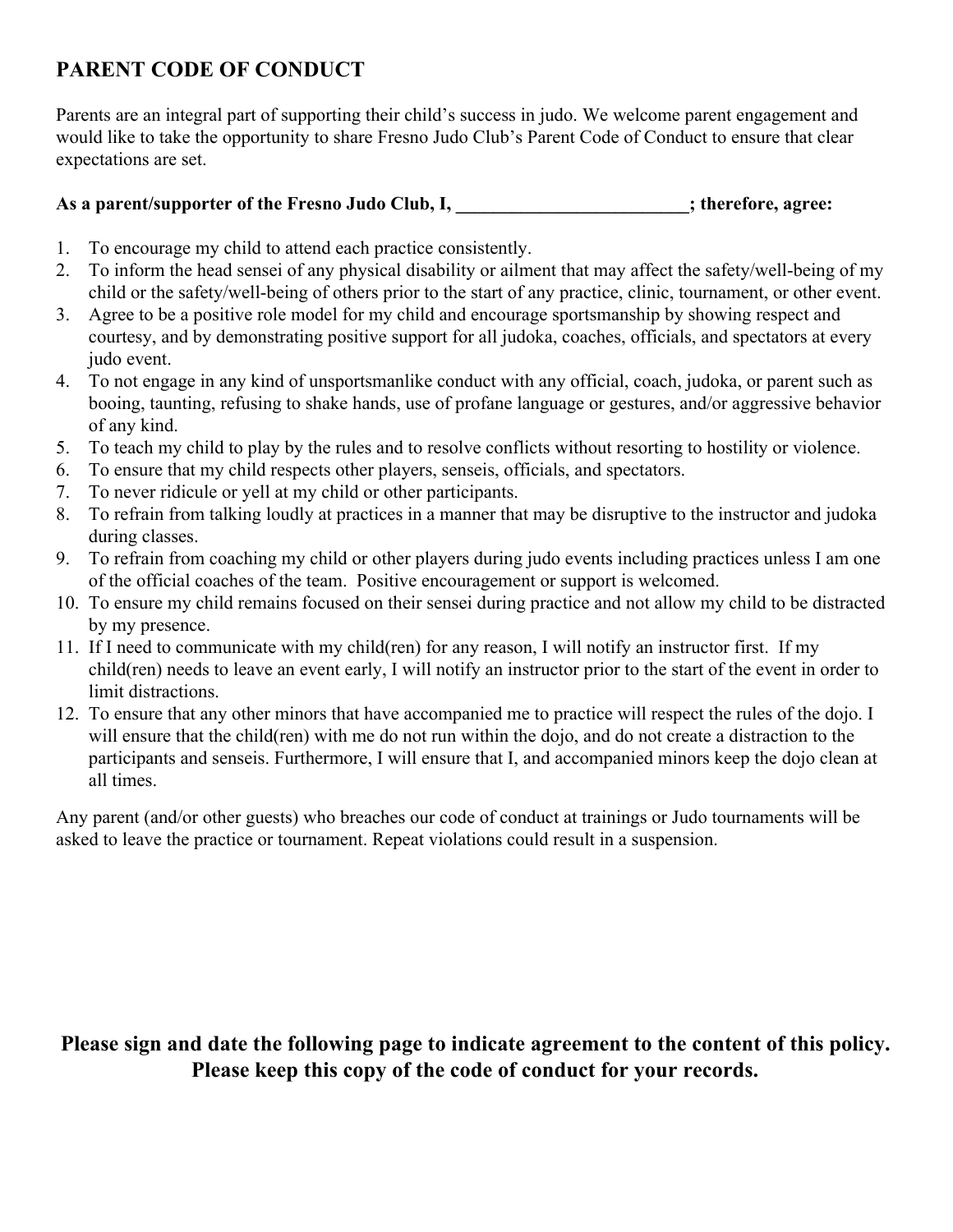## **Fresno Judo Club Code of Conduct Agreement**

#### **Please sign and date below to indicate agreement to the content of this policy. One signature per member required. Please keep the copy of the code of conduct for your records.**

Acknowledgement of reading and agreeing to the Fresno Judo Club Code of Conduct.

| <b>Student #1 Name Printed</b> | <b>Student Signature</b>                             | Date        |
|--------------------------------|------------------------------------------------------|-------------|
| <b>Student #2 Name Printed</b> | <b>Student Signature</b>                             | <b>Date</b> |
| <b>Student #3 Name Printed</b> | <b>Student Signature</b>                             | <b>Date</b> |
| <b>Student #4 Name Printed</b> | <b>Student Signature</b>                             | <b>Date</b> |
| <b>Student #5 Name Printed</b> | <b>Student Signature</b>                             | <b>Date</b> |
| <b>Student #6 Name Printed</b> | <b>Student Signature</b>                             | Date        |
|                                | Parent signature required if student(s) is under 18. |             |

**Parent Name Printed Parent Signature Date** 

**\_\_\_\_\_\_\_\_\_\_\_\_\_\_\_\_\_\_\_\_\_\_\_\_\_\_\_\_ \_\_\_\_\_\_\_\_\_\_\_\_\_\_\_\_\_\_\_\_\_\_\_\_\_\_\_ \_\_\_\_\_\_\_\_\_\_\_\_\_\_\_\_**